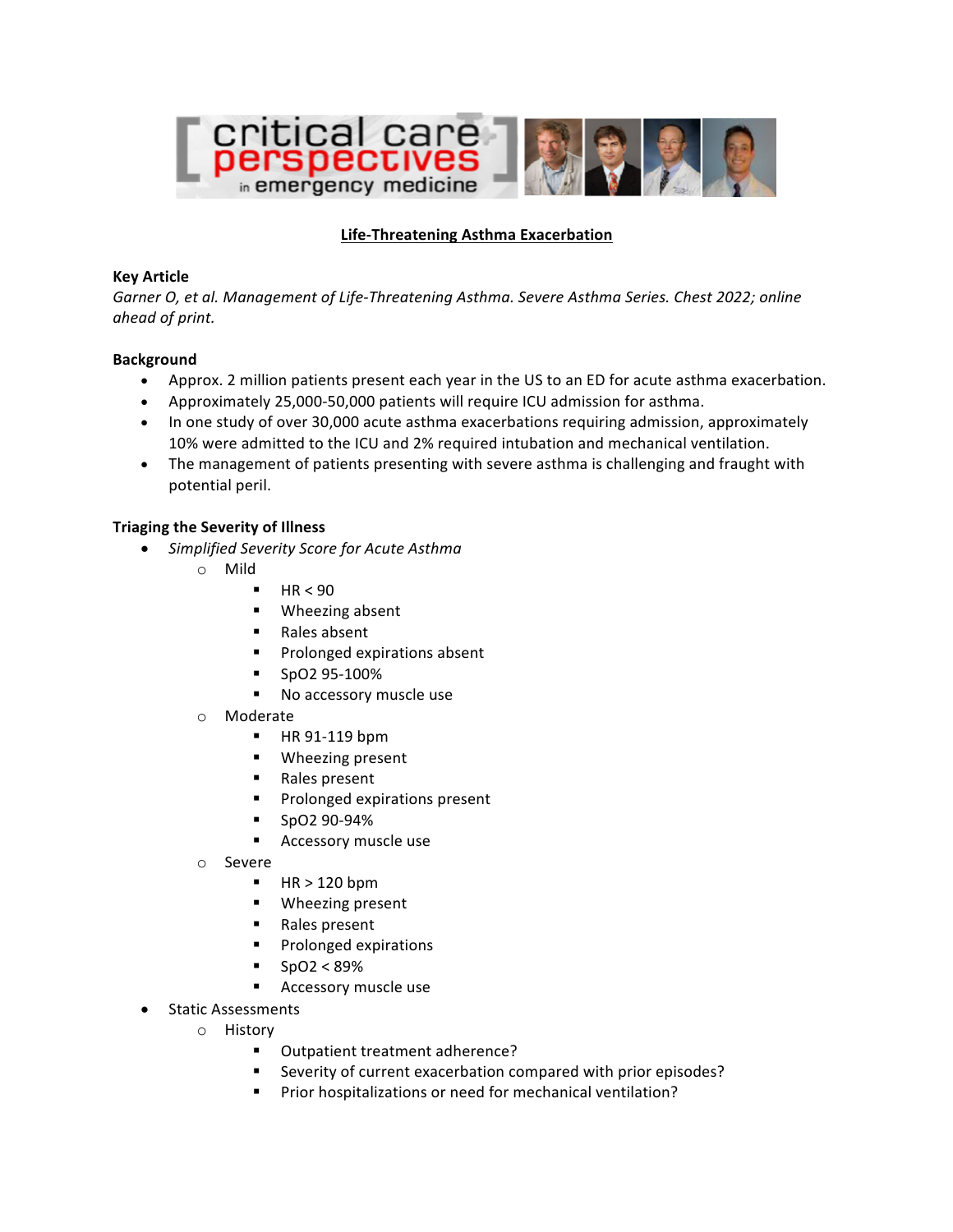- o Exam
	- § Tripoding?
	- Use of accessory muscles?
	- Absence of breath sounds?
	- Abdominal paradoxical breathing?
	- PEF or FEV1 < 50% of predicted?
- Dynamic Assessments
	- $\circ$  More helpful than static assessments because they gauge response to treatment
	- $\circ$  Lack of improvement in expiratory flow rates after bronchodilator therapy?
	- $\circ$  SpO2 < 92% despite supplemental O2?
	- $\circ$  Worsening hypercarbia / ETCO2?
	- o Encephalopathy?
	- o Presence of arrhythmia?
	- o Need for HFNC, NIV, or MV?

### **Pharmacologic Management**

- Inhaled Short-acting B2-agonists (SABA)
	- $\circ$  Albuterol the mainstay SABA and first-line treatment for acute asthma
	- $\circ$  Continuous nebulization of albuterol or intermittent dosing reasonable
	- $\circ$  High-dose strategy (7.5 mg) offers no benefit over low-dose (2.5 mg) of albuterol
	- $\circ$  Isoproterenol may have a theoretical advantage over albuterol when it does not yield a significant response. However, potential for systemic adverse effects is high.
- Inhaled Short-acting Muscarinic Antagonists
	- $\circ$  Ipratropium bromide relaxes bronchial smooth muscle by antagonizing muscarinic receptors on smooth muscle of airways.
	- $\circ$  Slower onset of action compared to SABA (60-90 min)
	- $\circ$  Should be used in combination with SABAs
	- $\circ$  Benefit likely limited to patients with severe disease
- Systemic Corticosteroids
	- $\circ$  Improve outcomes in patients with acute asthma.
	- $\circ$  Clinical effects may take 6-12 hours.
	- o No difference in efficacy between PO and IV
	- $\circ$  Potential role of inhaled steroids has not been evaluated fully in large trials; some studies do suggest a benefit but no conclusive.
- Magnesium Sulfate
	- $\circ$  Acts as a bronchodilator by inhibiting calcium channels and blocking parasympathetic tone
	- $\circ$  IV magnesium has been studies as an adjunct to SABAs, ipratropium, and steroids
	- $\circ$  May reduce hospital admissions in severe disease and improve pulmonary function, but has not been found to reduce mortality or need for NIV.
- Systemic B2-Agonists
	- o IV Epinephrine
		- Has bronchodilating effects
		- $\blacksquare$  0.1 mcg/kg/min
	- o Terbutaline
		- Can be considered in those refractory to inhaled medications
		- Strong evidence to support superiority of its use is lacking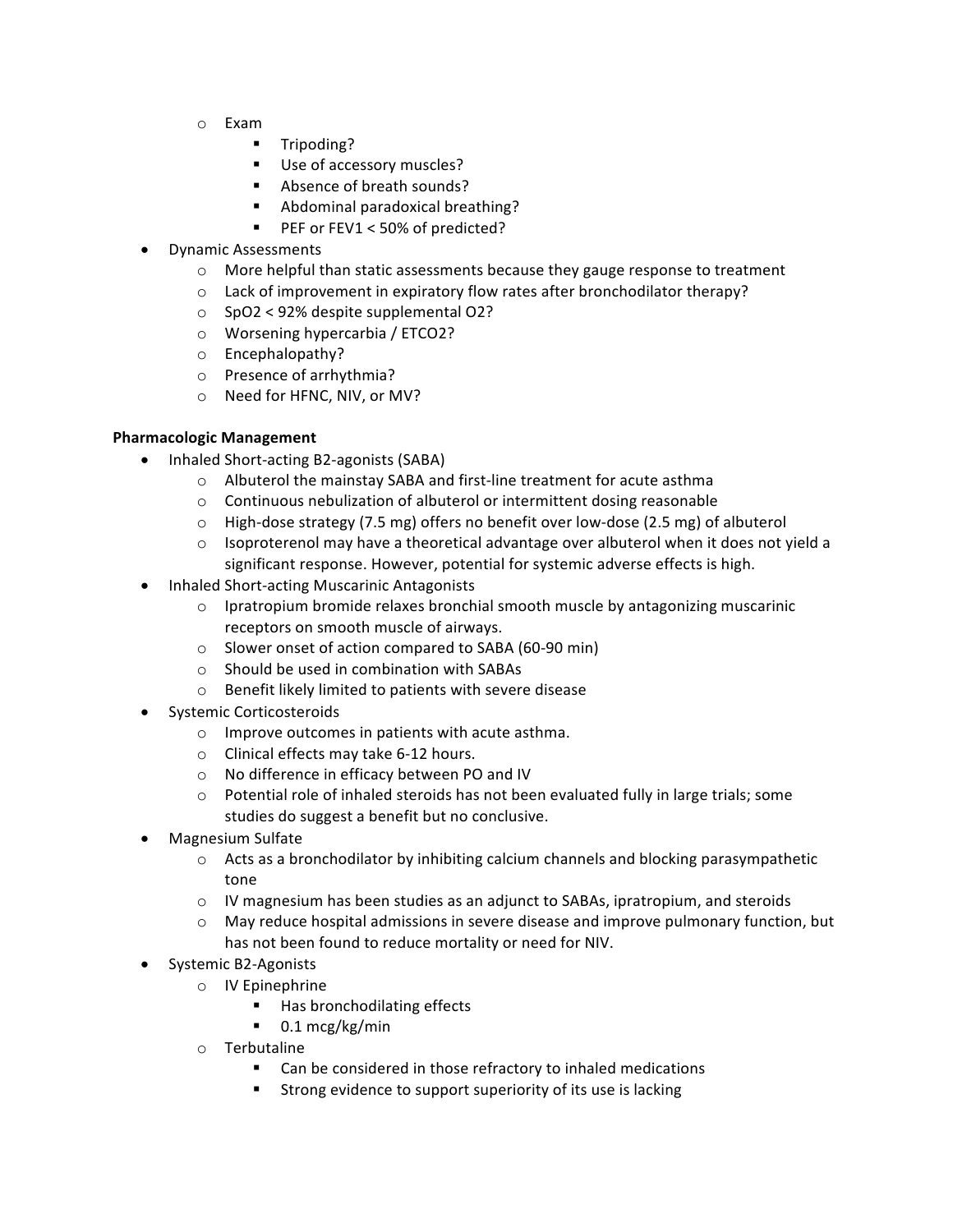- **EXECT:** Avoid in patients with hypokalemia and tachyarrhythmias
- Side effects: tremors, tachycardia, hyperglycemia, elevated lactate, and hypokalemia
- Supplemental Oxygen
	- $\circ$  Acute asthma exacerbation associated with significant V/Q mismatch resulting in hypoxemia and hypercarbia
	- $\circ$  O2 therapy should be given if SpO2 < 90%
	- o Target SpO2 > 92%
- Heliox
	- $\circ$  Has a lower density and higher viscosity than regular air
	- $\circ$  Can improve airflow through narrow airways
	- $\circ$  FiO2 requirements need to be 30% for its use
	- $\circ$  Comes in either 70:30 or 80:20 preparations
	- $\circ$  Associated with improvement in PEF; also associated with decreases in dynamic hyperinflation, work of breathing, and hypercarbia
	- $\circ$  Can be considered in severe bronchospasm that do not respond to conventional therapy to facilitate medication delivery

### **Noninvasive Ventilation**

- HFNC
	- $\circ$  Role in acute asthma has not been well studied
	- $\circ$  One small study of 36 patients did not demonstrate a difference in clinical response, though there was a signal of improved HR and RR was found in the HFNC group
- NIV
	- $\circ$  A Cochrane Review demonstrated improvements in RR, PEF, FEV1, hospital admissions, and LOS in the ICU; however, no clear mortality benefit or rate of intubation was shown
	- o Can use either CPAP or BiPAP
		- Authors prefer the use of BiPAP
		- CPAP: 10 cm H2O
		- BiPAP: IPAP 10 cm H20, EPAP 5 cm H2O
	- $\circ$  Reassess after 30-60 minutes. If no improvement in work of breathing, PEF, FEV1, or PCO<sub>2</sub> then move on to intubation.

### **Ventilation**

- Intubate patients who present in frank distress, are encephalopathic, or are hemodynamically unstable
- RSI can be difficult and can lead to a poor outcome
	- $\circ$  Patients have poor reserve
	- $\circ$  BVM can worsen hyperinflation
	- $\circ$  Worsening acidosis can result in cardiac arrest
	- $\circ$  Consider ketamine as an induction agent and rocuronium as a paralytic
	- $\circ$  Use a large ETT if possible ( $> 8$  mm)
- Mechanical Ventilation
	- $\circ$  Goals are to improve delivery of medications, improve work of breathing, reduce hyperinflation, and prevent volutrauma and barotrauma
	- o Patients can be ventilated with either assisted or controlled VCV or PCV
	- $\circ$  Initially set a low RR (8-10 bpm)